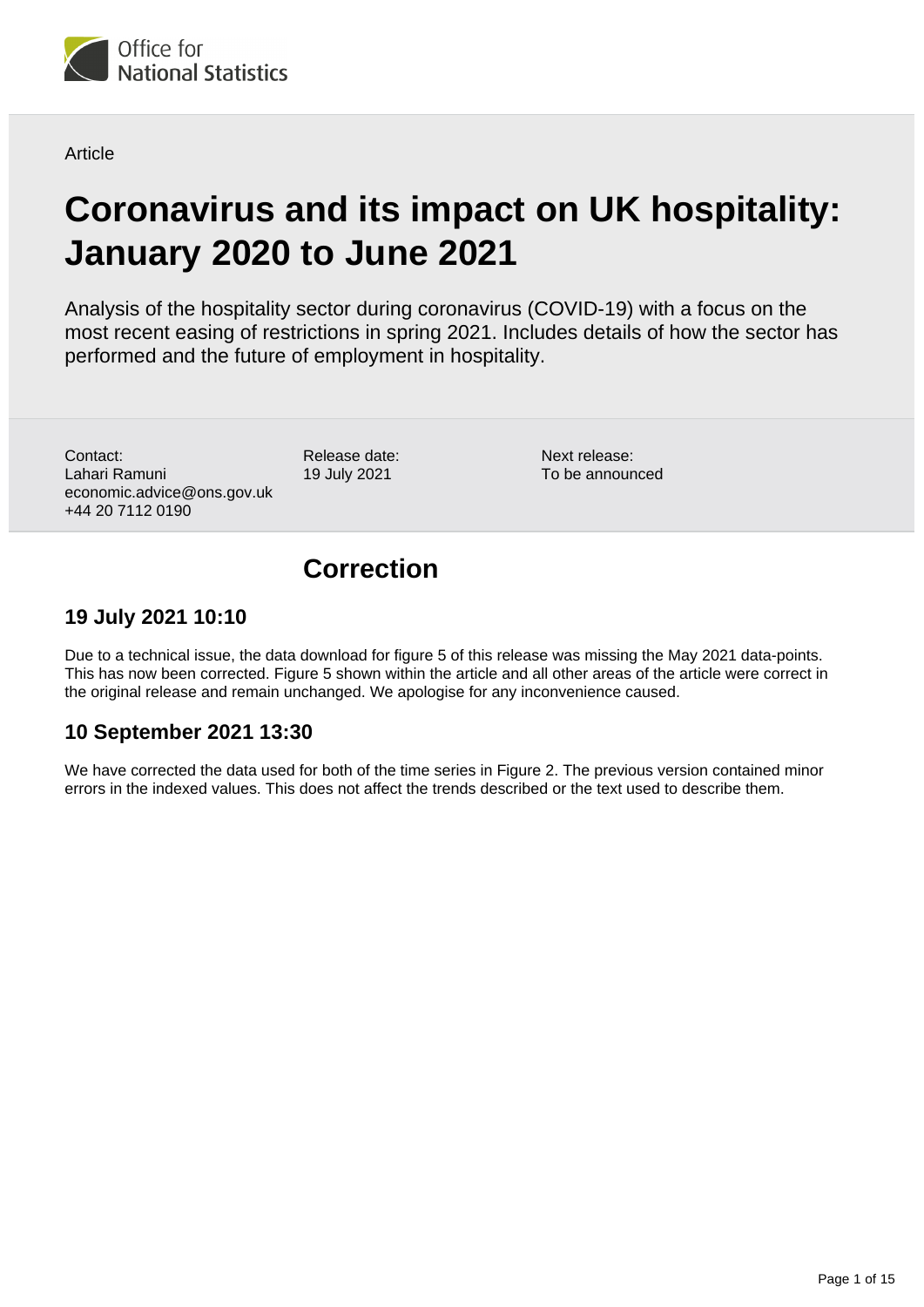## **Table of contents**

- 1. [Main points](#page-2-0)
- 2. [State of the hospitality sector](#page-2-1)
- 3. [Performance within the hospitality sector](#page-5-0)
- 4. [Future of hospitality jobs](#page-6-0)
- 5. [Hospitality sector data](#page-10-0)
- 6. [Glossary](#page-10-1)
- 7. [Data sources and quality](#page-11-0)
- 8. [Related links](#page-14-0)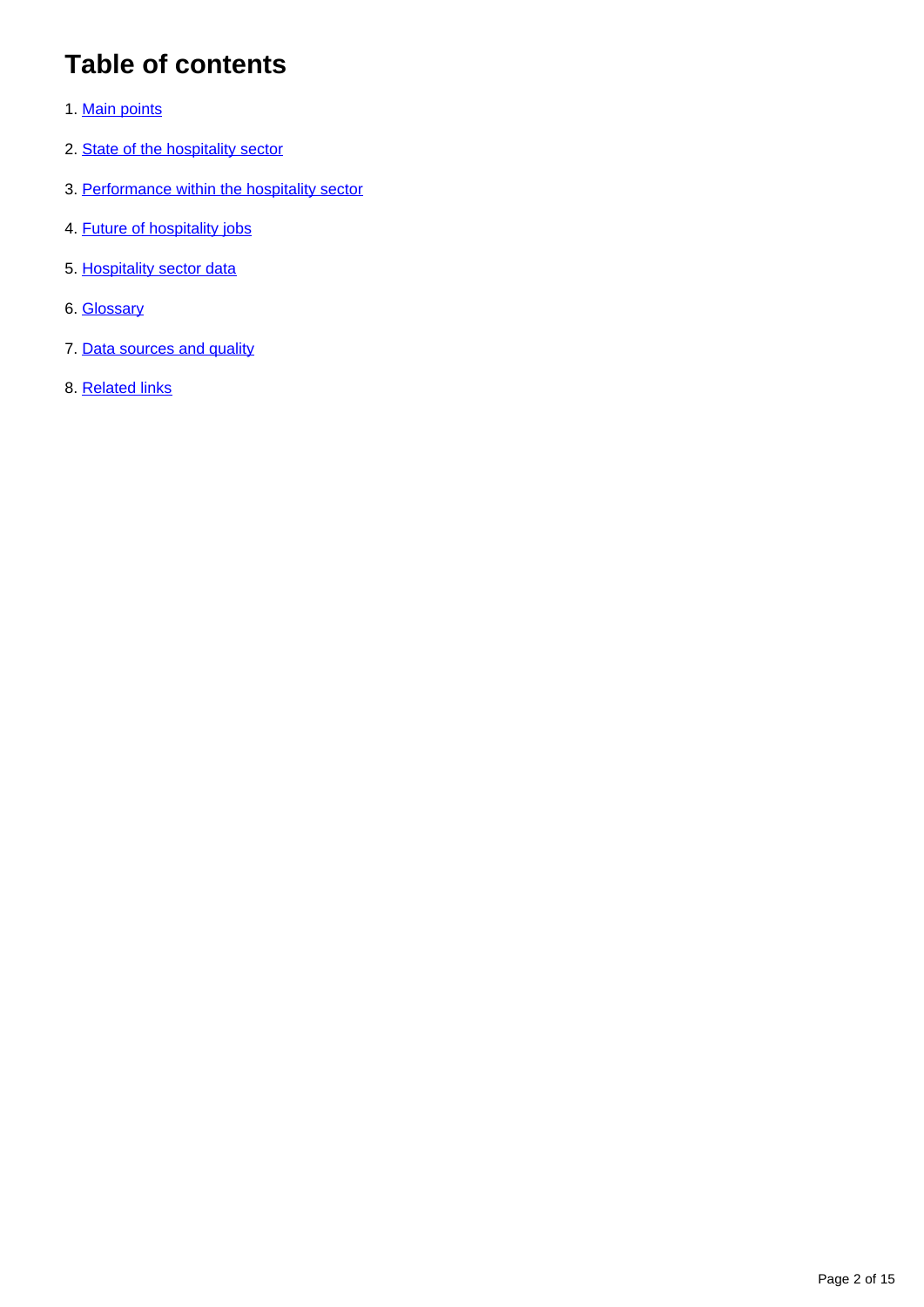## <span id="page-2-0"></span>**1 . Main points**

- Hospitality has been hit hard by the coronavirus (COVID-19) pandemic and the impact has been uneven; bars and clubs have fared the worst, but campsites had a relatively better year than the rest of the sector.
- Consumer spending on hospitality started to increase in May 2021 but remains at less than 70% of prepandemic levels; a similar picture is seen in turnover - in May this remained one-quarter lower than 2019 levels.
- Spending by businesses in the hospitality sector has seen smaller increases compared with consumer spending in May 2021; payments to suppliers from food and drink businesses have remained around half of pre-pandemic levels.
- Confidence of business survival in the hospitality sector started to increase in May 2021 but remains below the all-sector level.
- Job vacancies in the hospitality sector have seen large increases and are higher than pre-pandemic levels; however, in June 2021, the number of employees within the sector remained 11% below February 2020 levels.

## <span id="page-2-1"></span>**2 . State of the hospitality sector**

Hospitality (accommodation and food activities) has been one of the sectors most affected by lockdowns and [government restrictions](https://www.ons.gov.uk/economy/economicoutputandproductivity/output/articles/coronavirushowpeopleandbusinesseshaveadaptedtolockdowns/2021-03-19) throughout the coronavirus (COVID-19) pandemic. The sector may have also been affected by Brexit, but as the end of the transition period coincided with the start of the latest lockdown, it is hard to separate the effects of the two.

This article reviews the impact within the sector ahead of restrictions fully lifting in England on 19 July.

Data from HM Revenue and Customs (HMRC) show that in April 2020, just under 1,650,000 employees in the sector were on furlough as businesses paused trading, falling to just under 590,000 employees furloughed at the end of May 2021 (Figure 7). This represents 25% of all furloughed employees.

As we moved through the pandemic, the hospitality sector adapted to the changing restrictions, with the proportion of businesses temporarily closed falling from 81% in the spring 2020 lockdown to 54% in the early [2021 lockdown.](https://www.ons.gov.uk/economy/economicoutputandproductivity/output/articles/coronavirushowpeopleandbusinesseshaveadaptedtolockdowns/2021-03-19)

Business turnover (Figure 1) also reflected this change, showing higher revenue in early 2021 than in spring 2020. In May 2020, turnover was just over £1.2 billion, compared with £3.4 billion in March 2021. This rose further to £6.9 billion by May 2021 after restrictions were partially eased, the highest figure since August 2020. Although this is still around 25% lower than its 2019 level.

This revival was particularly strong for the restaurant and mobile food service activities sub-sector where turnover in May 2021 was £3.3 billion, five and a half times what it was in May 2020; this is likely to be because more restaurants were able to provide takeaway services and outdoor dining was permitted.

## **Figure 1: Hospitality sub-sectors saw large falls in turnover because of restrictions and are yet to recover**

**Monthly business turnover for accommodation and food and beverage serving activities sub-sectors, UK, January 2019 to May 2021**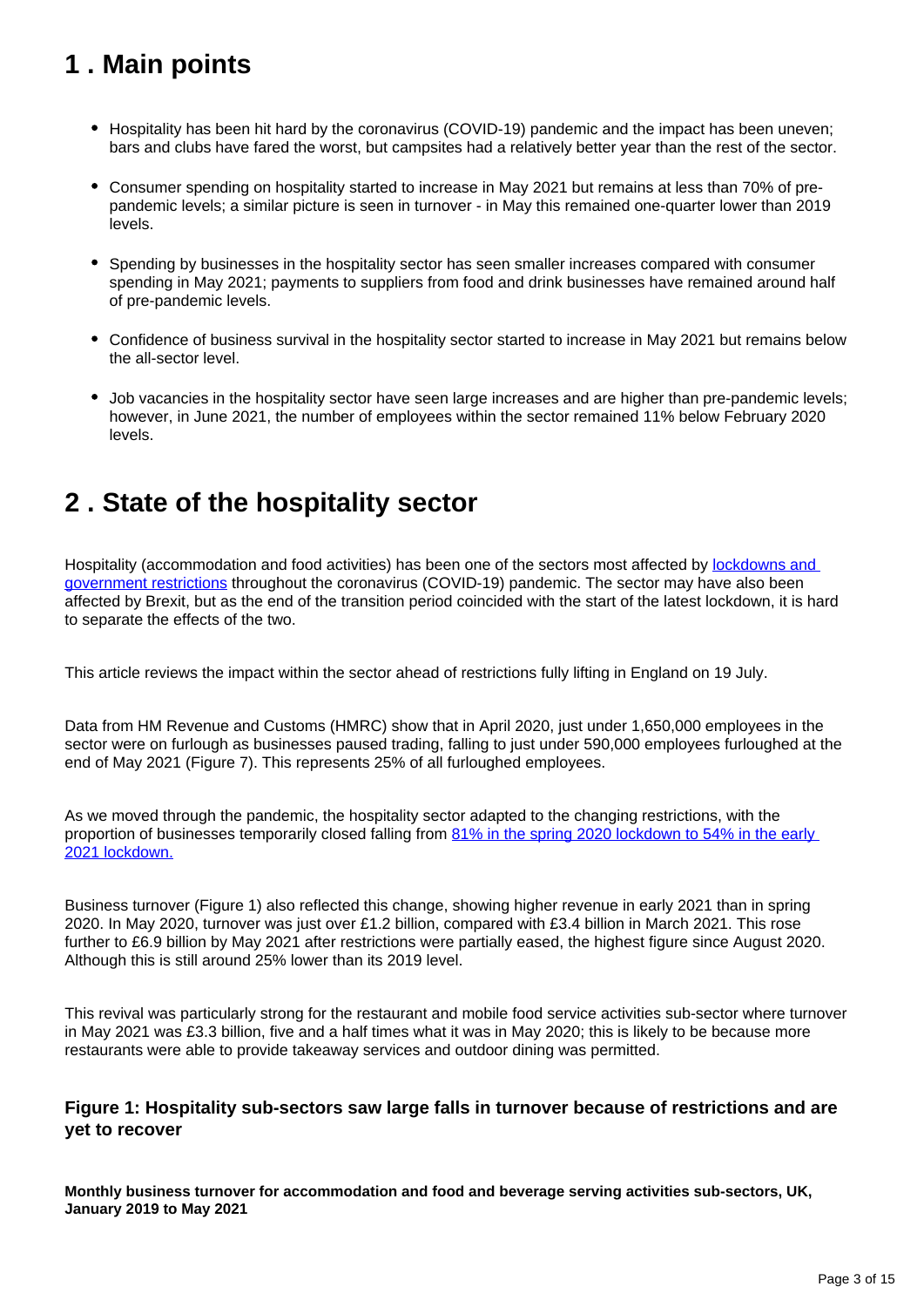#### **Notes:**

1. Accommodation sector and food and beverage service activities sub-sectors combine to show the accommodation and food service activities sector.

#### **Download the data**

#### [.xlsx](https://www.ons.gov.uk/visualisations/dvc1462/businessturnover/datadownload.xlsx)

These trends reflect the wider consumer spending patterns we see in Revolut data. Following the easing of restrictions in spring 2021, consumer spending across the hospitality sector increased to its highest level since summer 2020, when the **Eat out to Help Out scheme** was in place (Figure 2).

Using Revolut's own sectoral breakdown, drinking places (which includes bars and pubs) saw a substantial increase in consumer spending in spring 2021, aligning with the [relaxing of restrictions](https://www.gov.uk/government/publications/covid-19-response-spring-2021/covid-19-response-spring-2021-summary) for outdoor and indoor hospitality in England. However, spending levels remained under 70% of pre-pandemic levels at the end of June.

### **Figure 2: Consumer spending has fallen and risen in line with lockdown restrictions**

**Total consumer expenditure on hospitality sub-sectors, February 2020 = 100, UK, November 2019 to June 2021**

#### **Notes:**

- 1. Total (in-store and online) UK consumer spending for Revolut customers.
- 2. Indexed seven-day rolling average, adjusted for Revolut user growth.
- 3. Revolut customers tend to be younger and more metropolitan than average, therefore these data are not necessarily representative of overall UK consumer spending trends.
- 4. Hospitality sub-sectors are grouped by merchant type, based on the Merchant Category Code (MCC). "Eating places and restaurants" includes cafés, restaurants, and diners, and may also include take-away services offered by these merchants. "Drinking places" covers merchants who primarily sell alcoholic beverages for consumption on the premises, such as pubs and bars.

#### **Download the data**

#### [.xlsx](https://www.ons.gov.uk/visualisations/dvc1462/revolut/datadownload.xlsx)

Although consumer spending is beginning to increase now, the pandemic reduced consumer spending in businesses in the hospitality sector, with a knock-on effect in the supply chain.

Bulk payment transaction data from *Vocalink* for UK corporates (Figure 3) show that the recent increase in consumer spending and turnover in April and May 2021 has not yet fed through to suppliers. The total value of payments from food and drink businesses to their suppliers and contractors in May 2021 was only 51% of its prepandemic level in February 2020; for hotels and holiday accommodation businesses, the figure was 72%. Recipients of these payments could be **breweries**, food producers, cleaners, and other contractors.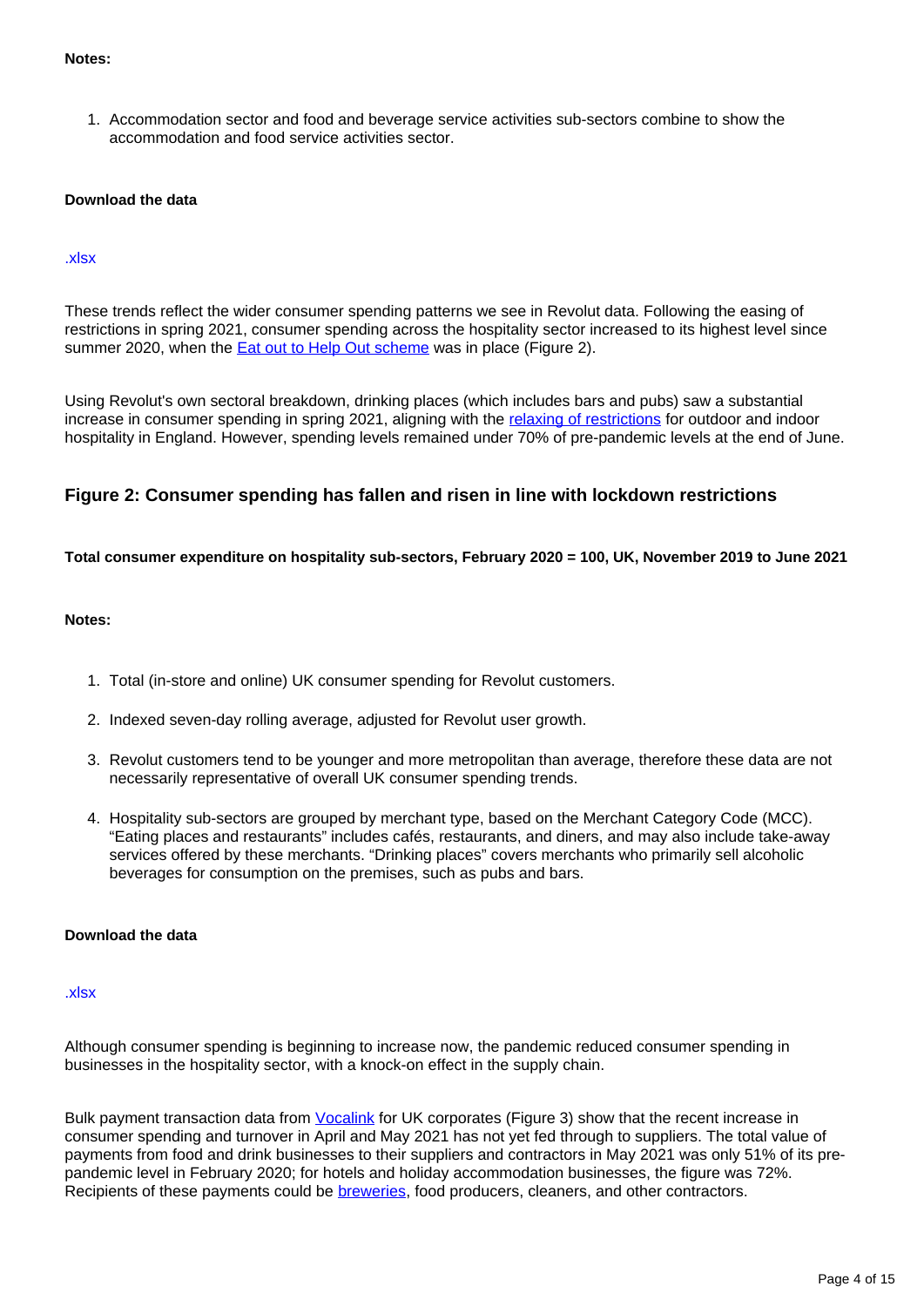Payments out from businesses in hospitality to their suppliers and contractors fell as restrictions were put in place in spring 2020, and have not yet fully recovered to their pre-pandemic level. The value of payments to suppliers from the hotels and holiday accommodation sub-sector peaked in March 2021 at 13% above their pre-pandemic level, potentially in preparation for easing of restrictions over the summer. Businesses in the food and drink subsector have not experienced such a rebound in payments to other businesses. These fell to their lowest in February 2021, to around 40% of their pre-pandemic level.

Payments to suppliers have been less reactive to changes than consumer spending and turnover, holding up better while consumer spending was at its lowest and remaining suppressed when consumer spending and turnover increased.

[The UK Hospitality Suppliers alliance surveyed its members](https://www.ukhospitality.org.uk/news/515353/UKHospitality-survey-reveals-lockdown-impact-on-suppliers-and-highlights-need-for-support.htm) and found that for 69% of respondents, 75% or more of their revenue came purely from hospitality businesses, highlighting the reliance of the supply chain on the performance of hospitality.

## **Figure 3: The value of payments from hospitality businesses to their suppliers and contractors has also fallen and is yet to recover fully**

**All non-wage payments from businesses in hospitality sub-sectors, February 2020 = 100, UK, January 2020 to May 2021**

#### **Notes:**

- 1. Vocalink is a Mastercard company powering the UK's real-time payment, cheque image clearing and direct debit systems, as well as a network of nearly 55,000 UK ATMs.
- 2. All bulk payments from UK corporates (credits) excluding wages from businesses in the hospitality sector to other businesses.
- 3. In a typical year, Vocalink processes more than 90% of UK salaries, more than 70% of UK household bills and almost all UK state benefits.

#### **Download the data**

#### [.xlsx](https://www.ons.gov.uk/visualisations/dvc1462/vocalink/datadownload.xlsx)

The increase in business activity has not fully been reflected in average hours worked by those employed in hospitality (Figure 4). Before the pandemic (January to March 2020), the [average hours worked](https://www.ons.gov.uk/employmentandlabourmarket/peopleinwork/earningsandworkinghours/datasets/averagehoursworkedbyindustryhour03) in the hospitality sector was 25 hours a week. Hours worked fell substantially as lockdown restrictions began in spring 2020, to 13 hours a week, and fell to similar levels once again in January to March 2021. This has since recovered slightly, to 19 in March to May 2021, but remains below pre-pandemic levels.

## **Figure 4: Hours worked are similar to early summer 2020 but behind the summer 2020 peak**

Average hours worked in accommodation and food services, non-seasonally adjusted, UK, January 2019 to May 2021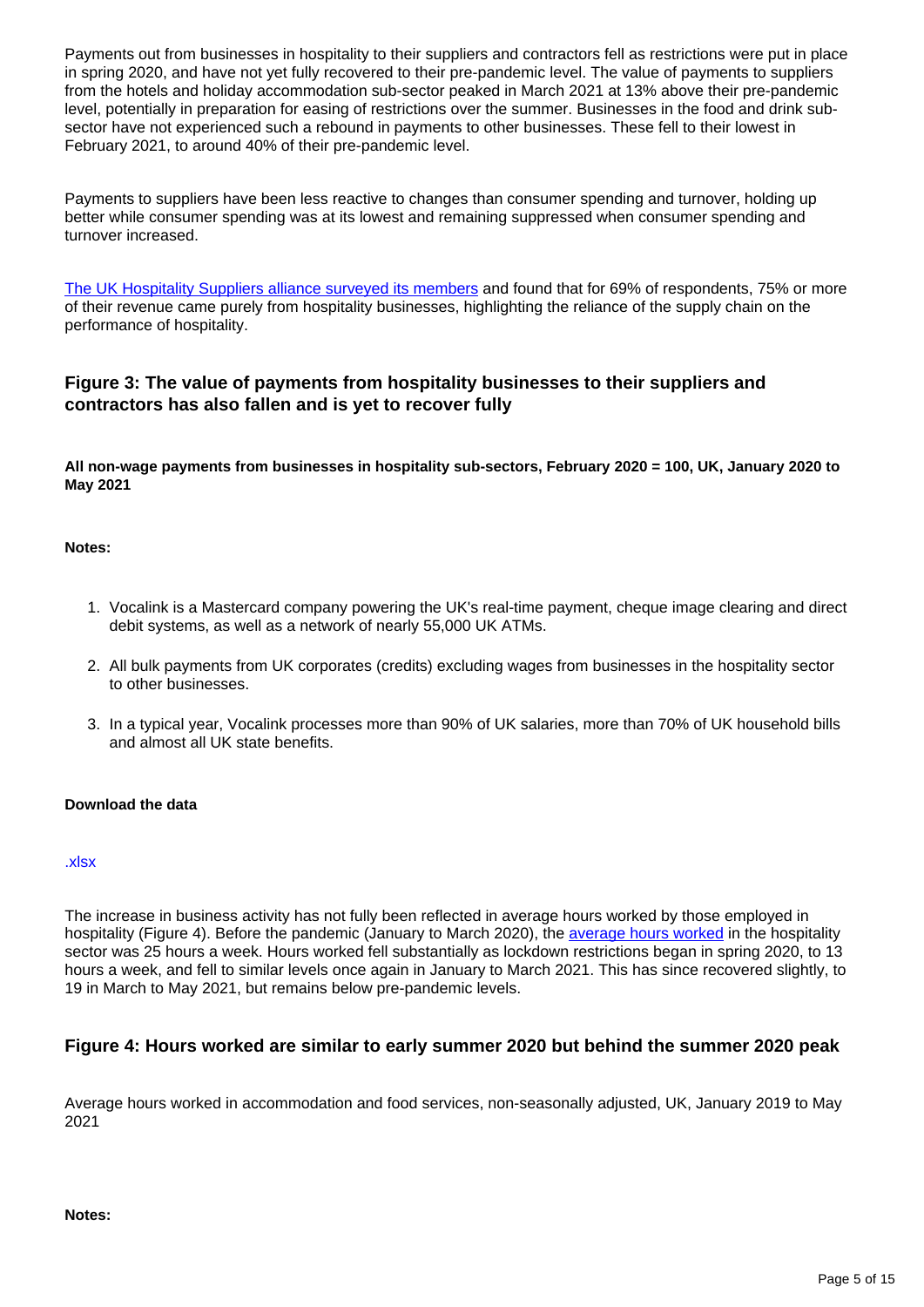- 1. Average hours are calculated by dividing total hours by total employment in the reference week.
- 2. Hours of furloughed employees are included.
- 3. For people with two jobs, all hours are allocated to the sector of the main job.
- 4. Includes paid and unpaid overtime.
- 5. Estimates between January to March 2020 and February to April 2021 (marked with †) have been reweighted to new populations derived from HM Revenue and Customs (HMRC) Real Time Information (RTI).

#### **Download the data**

[.xlsx](https://www.ons.gov.uk/visualisations/dvc1462/hoursworked/datadownload.xlsx)

## <span id="page-5-0"></span>**3 . Performance within the hospitality sector**

The coronavirus (COVID-19) pandemic has highlighted and heightened differences across society and economy, and the hospitality sector is no exception. While the sector itself has been severely affected, some sub-sectors within have fared better than others. Overall, turnover for the hospitality sector has remained below its 2019 levels throughout the pandemic, with May 2021 25% lower than May 2019.

Looking at sub-sectors of hospitality, campsites have performed relatively better (Figure 5). Data from the Monthly Business Survey (MBS) show campsites and related activities was the only sub-sector to have had periods of growth during the pandemic, with turnover higher in summer and parts of winter 2020, compared with 2019 levels. This is likely because holiday makers followed [government advice to avoid foreign holidays](https://www.gov.uk/government/news/travel-advice-foreign-secreatary-statement-17-march-2020) by switching to domestic holidays such as camping, and self-catered accommodation. Such holidays have also faced fewer restrictions and are more compatible with social distancing measures.

Pubs and nightclubs have been one of the worst affected sub-sectors; turnover in May 2021 was 39% lower than May 2019 and has consistently remained below 2019 levels since the pandemic began. In the case of pubs, this is likely a consequence of businesses being closed or disrupted for long stretches at a time. Pubs have been less able to offer a takeaway service when closed and have had partial restrictions, such as earlier closing times and substantial requirements around eating even when open. Nightclubs have remained closed by law since March 2020.

### **Figure 5: Rising demand for domestic holidays may have led to relatively strong turnover performance of camping grounds and similar accommodation**

**Monthly turnover change, UK, January 2020 to May 2021 compared to the same month in 2019**

#### **Notes:**

1. The following sub-sectors of accommodation and food service activities have been excluded from the chart for visualisation purposes: "other accommodation," "event catering activities" and "other food service activities."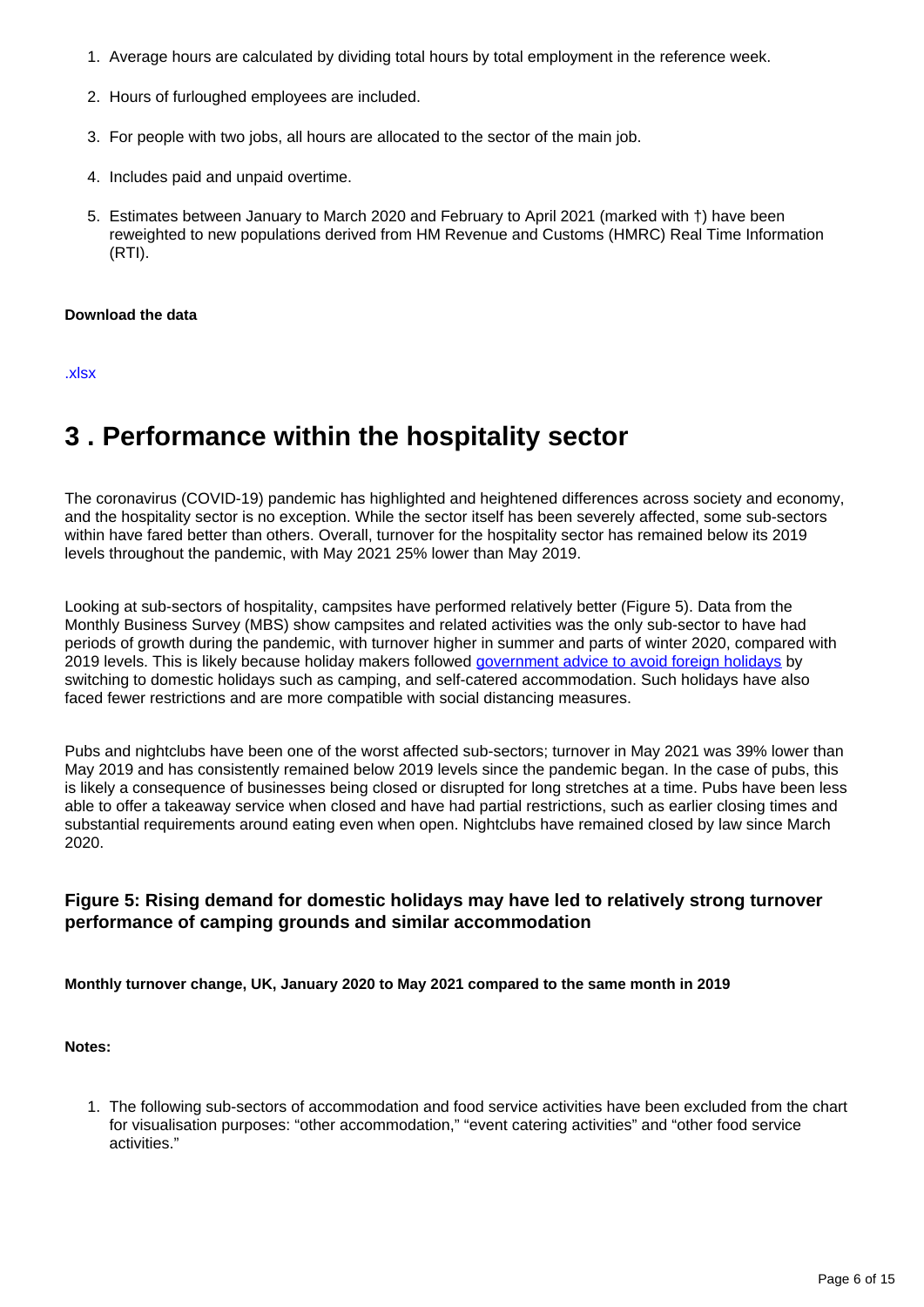#### [.xlsx](https://www.ons.gov.uk/visualisations/dvc1462/domesticholidays/datadownload.xlsx)

As restrictions have begun to ease over the past few months, there has been an improvement in finances for the sub-sectors within the hospitality sector (Figure 6). However, all sub-sectors of hospitality had a higher proportion of businesses stating high falls in profits than all other sectors.

When asked how their profits compared with what is normally expected for the time of the year (in the Business Insights and Conditions Survey (BICS)), 48% of businesses in the accommodation sub-sector reported a decrease in profits of 20% or more in early June 2021 - the highest proportion of any hospitality sub-sector. Unlicensed restaurants, cafés and takeaways fared better throughout with 17% of these businesses reporting profit losses of 20% or more in June 2021; this is likely to be because of lighter restrictions on trading compared with accommodation.

### **Figure 6: Business losses are less severe in hospitality as coronavirus restrictions ease**

#### **Share of businesses reporting a drop in profits of 20% or more for this time of the year, selected hospitality sub-sectors, October 2020 to June 2021**

#### **Notes:**

- 1. Final weighted results excluding imputations, Wave 17 to 33 of the Office for National Statistics' Business Insights and Conditions Survey (BICS), weighted by turnover.
- 2. The data do not include imputations and might differ from the final weighted BICS results.
- 3. The categories "Profits have decreased by between 20% and 50%" and "Profits have decreased by more than 50%" were combined into "Profits have decreased by 20% or more." all other responses have been excluded for visualisation purposes.
- 4. Caution should be taken when interpreting the results for the hospitality sector breakdowns because of a small sample size, sample variation and possible drop off from business closures.
- 5. The "All other sectors" category contains all businesses with SIC 2007 codes that fall outside of the "Accommodation and food service activities" sector.
- 6. The following industries are excluded from the survey: agriculture, public administration, and defence, public provision of education and health, finance and insurance.

#### **Download the data**

[.xlsx](https://www.ons.gov.uk/visualisations/dvc1462/profits/datadownload.xlsx)

## <span id="page-6-0"></span>**4 . Future of hospitality jobs**

Most economic indicators point to the start of a recovery for businesses in the hospitality sector, with the labour market showing similar trends. Since early April 2021, furlough rates in the hospitality sector have been declining. The highest recorded level of furloughed staff was approximately 1.6 million in April 2020; this figure fell to its lowest point since furlough began - 0.6 million (Figure 7) in May 2021.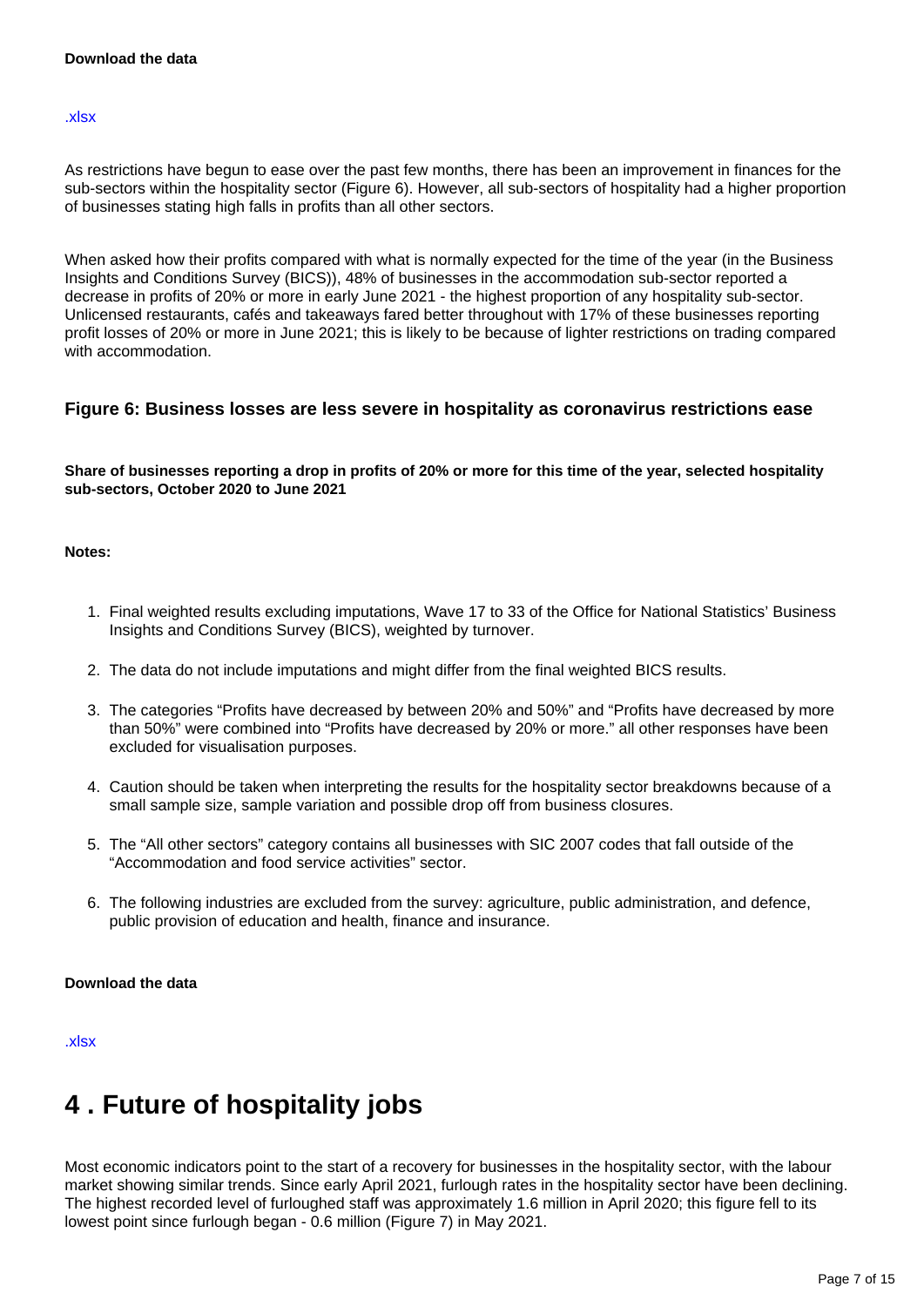The furlough scheme has now started winding down, with the payment provided to employers reducing from 80% of employees' wages, to 70% in July 2021, falling further to 60% in August. This may lead to further reductions in [furloughed employees in the sector.](https://www.bbc.co.uk/news/business-57665735)

## **Figure 7: Furlough numbers in the hospitality sector continue to fall, as demand for labour increases**

**Number of employees on furlough in the accommodation and food service activities sector, UK, March 2020 to May 2021**

#### **Notes:**

- 1. The series is not shown before 23 March 2020 because small counts were potentially disclosive.
- 2. Sector information is based on the Interdepartmental Business Register (IDBR) produced by the Office for National Statistics.

#### **Download the data**

[.xlsx](https://www.ons.gov.uk/visualisations/dvc1462/furloughhmrc/datadownload.xlsx)

Not only are existing payrolled employees coming back into the workplace from furlough, but [Real Time](https://www.ons.gov.uk/employmentandlabourmarket/peopleinwork/earningsandworkinghours/datasets/realtimeinformationstatisticsreferencetableseasonallyadjusted)  [Information \(RTI\) data](https://www.ons.gov.uk/employmentandlabourmarket/peopleinwork/earningsandworkinghours/datasets/realtimeinformationstatisticsreferencetableseasonallyadjusted) show the total number of payrolled employees in the hospitality sector increased to over 1.8 million in June 2021, from a low of 1.7 million in March 2021 (Figure 8). However, payrolled employees remain below a pre-coronavirus (COVID-19) pandemic figure of over 2 million in February 2020.

## **Figure 8: The number of employees in hospitality has seen an increase in June 2021**

#### **Payrolled employees in the accommodation and food service activities, seasonally adjusted, UK, January 2019 to June 2021**

#### **Notes:**

- 1. June 2021 data are early estimates and are more likely to be subject to revisions.
- 2. Experimental Statistics.
- 3. The number of payrolled employees is defined as the number of people receiving paid renumeration included in PAYE RTI within the reference period, including people who have not done work but are an employee, such as those on paid leave and furlough leave.
- 4. Values for the month are an average of employee counts in each day of the month.

## **Download the data**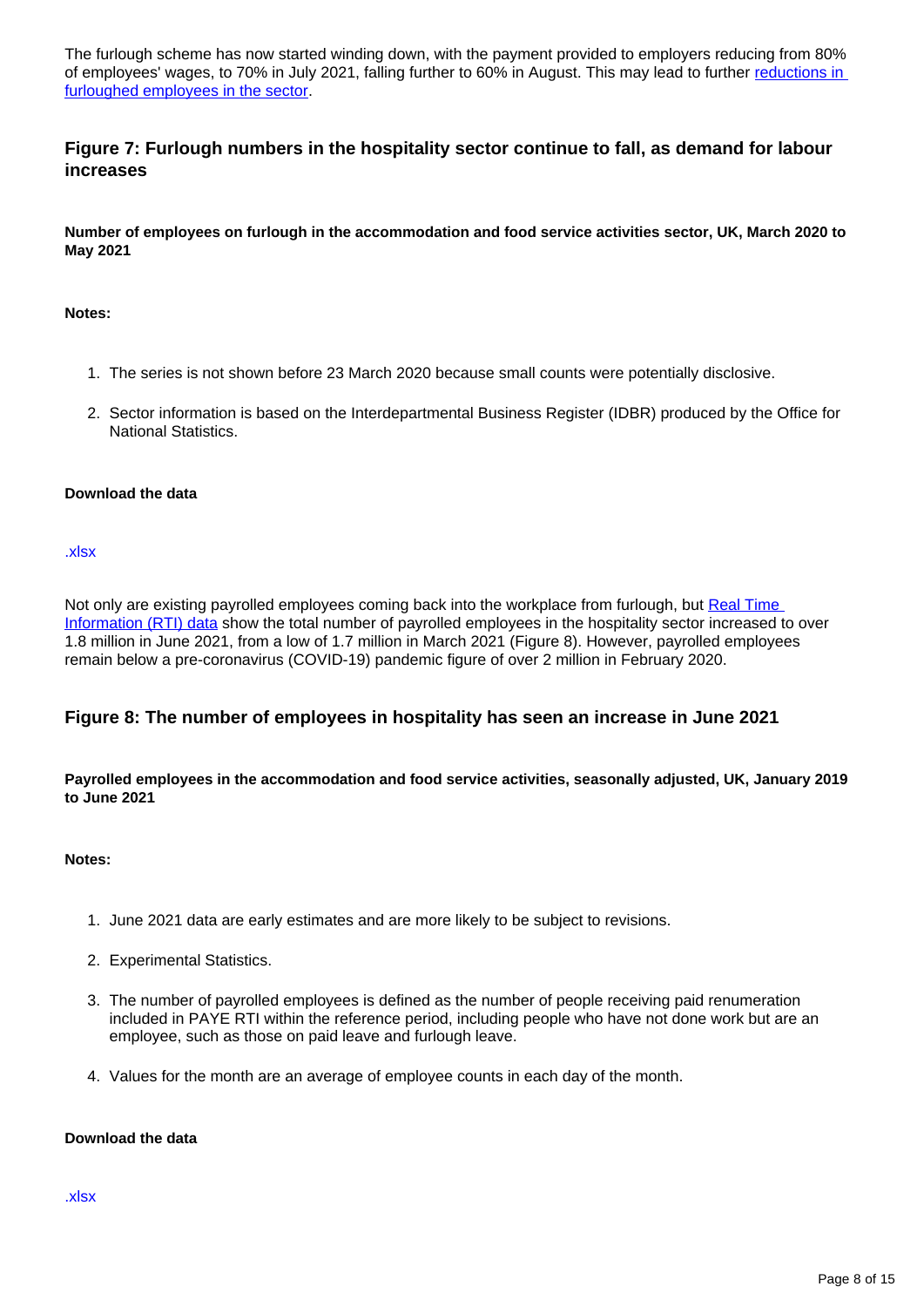Indications that the number of employees may continue to rise also come from the number of job vacancies available in the sector. [Job vacancies](https://www.ons.gov.uk/employmentandlabourmarket/peoplenotinwork/unemployment/datasets/vacanciesbyindustryvacs02) in hospitality have rapidly increased throughout 2021 (Figure 9) as businesses look to employ more staff to meet demand, with reports of businesses struggling to employ the staff [needed in hospitality.](https://www.bbc.co.uk/news/business-57285428)

In the period April to June 2021 there were an estimated 102,000 job vacancies in hospitality, nearly five and a half times higher than the 19,000 recorded in December to February 2021, and higher than pre-pandemic levels.

This increase may indicate the beginning of [a temporarily tight labour market or bottleneck,](https://www.resolutionfoundation.org/publications/understanding-the-labour-market/) where hospitality businesses are looking to increase employment but currently cannot recruit the numbers necessary.

## **Figure 9: Job vacancies in accommodation and food service activities have bounced back to near pre-pandemic levels**

**Job vacancies, January to March 2020 = 100, UK**

#### **Notes:**

1. Data for April to June 2021 is provisional and may be subject to change.

#### **Download the data**

#### [.xlsx](https://www.ons.gov.uk/visualisations/dvc1462/vacancies/datadownload.xlsx)

When job vacancies in the sector increased and decreased during the pandemic, the median wage followed a similar trend. Increases in job vacancies throughout are also accompanied by a slight increase in growth of median pay (Figure 10). Median pay returned to pre-pandemic levels in June 2021 for the first time since September 2020.

## **Figure 10: Wages in hospitality are showing signs of increasing**

**Median pay in the accommodation and food services sector, seasonally adjusted, February 2020 = 100, UK, January 2020 to June 2021**

#### **Notes:**

- 1. Experimental Statistics.
- 2. Only employees paid through PAYE included does not cover other sources of income such as from pensions, self-employment or investments.

#### **Download the data**

#### [.xlsx](https://www.ons.gov.uk/visualisations/dvc1462/wagegrowth/datadownload.xlsx)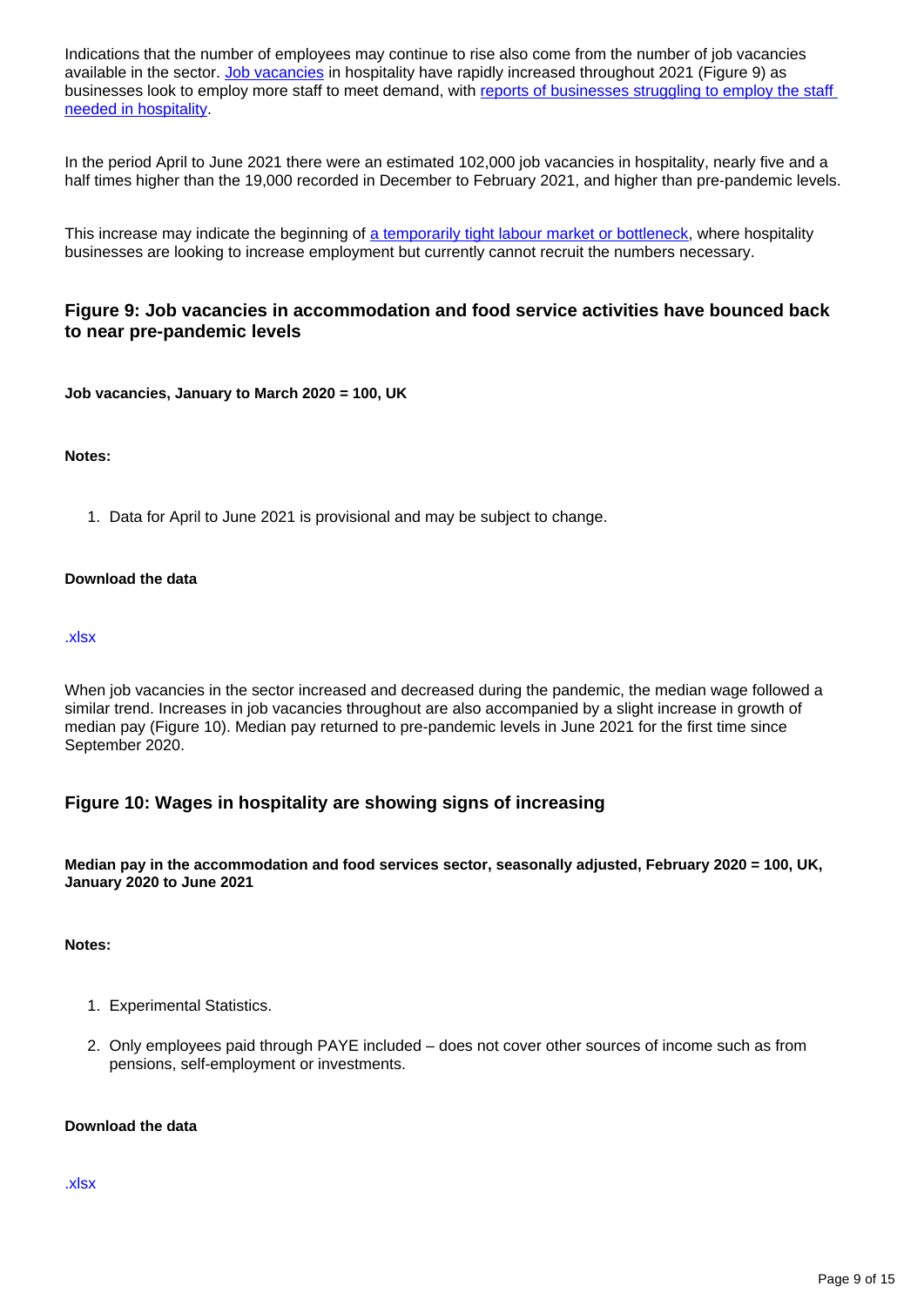While labour market statistics show encouraging signs for the hospitality sector, which looks to recruit and provide more goods and services to customers with fewer restrictions, confidence among businesses remains low. When asked "How much confidence does your business have that it will survive the next three months?", businesses in the hospitality sector reported weak confidence of survival (Figure 11).

All sub-sectors of hospitality have consistently reported lower confidence than the "all other sectors" average, reflecting the greater impact of the pandemic on hospitality. In early June 2021, only 14% of pubs and bars and only 15% of licensed restaurants reported that they had "high" confidence that they would survive the next three months. This is much lower than the 47% of businesses from all other sectors that had "high" confidence of survival in early June 2021, and lower than levels reported in April 2021.

However, there have been signs of improvement within the accommodation sub-sector, where the share of businesses that had "high" confidence in their own survival over the next three months grew from 39% in early April 2021 to 47% in early June.

## **Figure 11: Confidence in the hospitality sector remains low but has improved with easing restrictions**

**Share of businesses reporting "high" confidence in survival over the next three months, selected hospitality sub-sectors, weighted by count, October 2020 to June 2021**

#### **Notes:**

- 1. Final weighted results Wave 17 to 33 of the Office for National Statistics' Business Insights and Conditions Survey (BICS), weighted by count.
- 2. The data do not include imputations and might differ from the final weighted BICS results.
- 3. Caution should be taken when interpreting the results for the hospitality sector because of small sample sizes, sample variation and possible drop off from business closures.
- 4. The "All other sectors" category contains all businesses with SIC 2007 codes that fall outside of the "Accommodation and food service activities" sector.
- 5. The following industries are excluded from the survey: agriculture, public administration, and defence, public provision of education and health, finance and insurance.

#### **Download the data**

[.xlsx](https://www.ons.gov.uk/visualisations/dvc1462/confidence/datadownload.xlsx)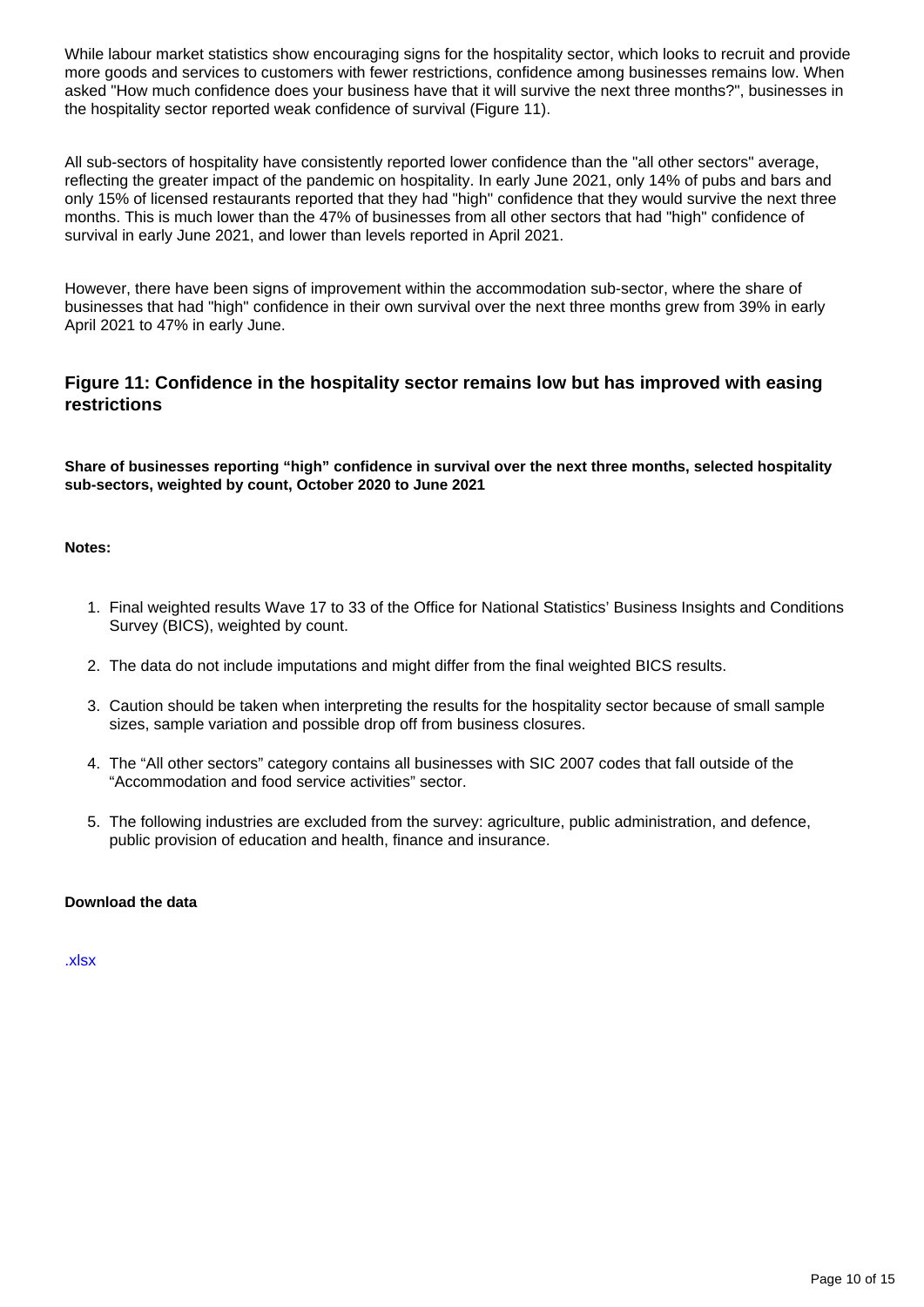## <span id="page-10-0"></span>**5 . Hospitality sector data**

#### **[Monthly Business Survey](https://www.ons.gov.uk/economy/economicoutputandproductivity/output/datasets/monthlybusinesssurveymbsturnoverofservicesindustries)**

Dataset | Released 9 July 2021

Monthly Business Survey services industries' total turnover - current price and non-seasonally adjusted, UK.

#### [Labour force survey \(ONS\)](https://www.ons.gov.uk/employmentandlabourmarket/peopleinwork/employmentandemployeetypes/datasets/employmentbyindustryemp13)

Dataset | Released 18 May 2021 The Labour Force Survey (LFS) is a study of the employment circumstances of the UK population. It is the largest household study in the UK and provides the official measures of employment and unemployment.

#### [Business insights and conditions survey](https://www.ons.gov.uk/economy/economicoutputandproductivity/output/datasets/businessinsightsandimpactontheukeconomy)

Dataset | Released 1 July 2021 Weighted estimates from the voluntary fortnightly business survey (BICS) about financial performance, workforce, prices, trade, and business resilience.

**[HMRC Coronavirus Job Retention Scheme statistics](https://www.gov.uk/government/statistics/coronavirus-job-retention-scheme-statistics-3-june-2021)** 

Dataset | Released 3 June 2021 Time series and statistics on the Coronavirus Job Retention Scheme, with analysis by scheme size, sector, geography, age, gender, and flexible furlough.

[Earnings and employment from Pay As You Earn Real Time Information, seasonally adjusted](https://www.ons.gov.uk/employmentandlabourmarket/peopleinwork/earningsandworkinghours/datasets/realtimeinformationstatisticsreferencetableseasonallyadjusted)

Dataset | Released 15 July 2021 Earnings and employment statistics from Pay as You Earn (PAYE) Real Time Information (RTI) (Experimental Statistics), seasonally adjusted.

[Vacancies by industry](https://www.ons.gov.uk/employmentandlabourmarket/peoplenotinwork/unemployment/datasets/vacanciesbyindustryvacs02) Dataset| Released 15 July 2021 Estimates of vacancies by industry (Standard Industrial Classification 2007).

## <span id="page-10-1"></span>**6 . Glossary**

## **Hospitality and its sub-sectors**

This article primarily uses the accommodation and food services activities industry ([Standard Industrial](https://www.ons.gov.uk/methodology/classificationsandstandards/ukstandardindustrialclassificationofeconomicactivities/uksic2007)  [Classification \(SIC\)](https://www.ons.gov.uk/methodology/classificationsandstandards/ukstandardindustrialclassificationofeconomicactivities/uksic2007) Section I) to represent hospitality, however, some data included from external providers use slightly different definitions. These can be found in [Section 7: Data sources and quality.](https://publishing.ons.gov.uk/businessindustryandtrade/business/activitysizeandlocation/articles/coronavirusanditsimpactonukhospitality/january2020tojune2021#data-sources-and-quality)

## **Drinking places (Revolut)**

Revolut card spending data are classified by Merchant Category Code (MCC). Merchants in this category sell alcoholic beverages for consumption on the premises. Not directly comparable to the standard industrial classification (SIC) of accommodation and food service activities.

## **Eating places (Revolut)**

Revolut card spending data are classified by Merchant Category Code (MCC). This category captures spending at cafés, restaurants, and diners, and may also include takeaway services offered by these merchants. Not directly comparable to the standard industrial classification (SIC) of accommodation and food service activities.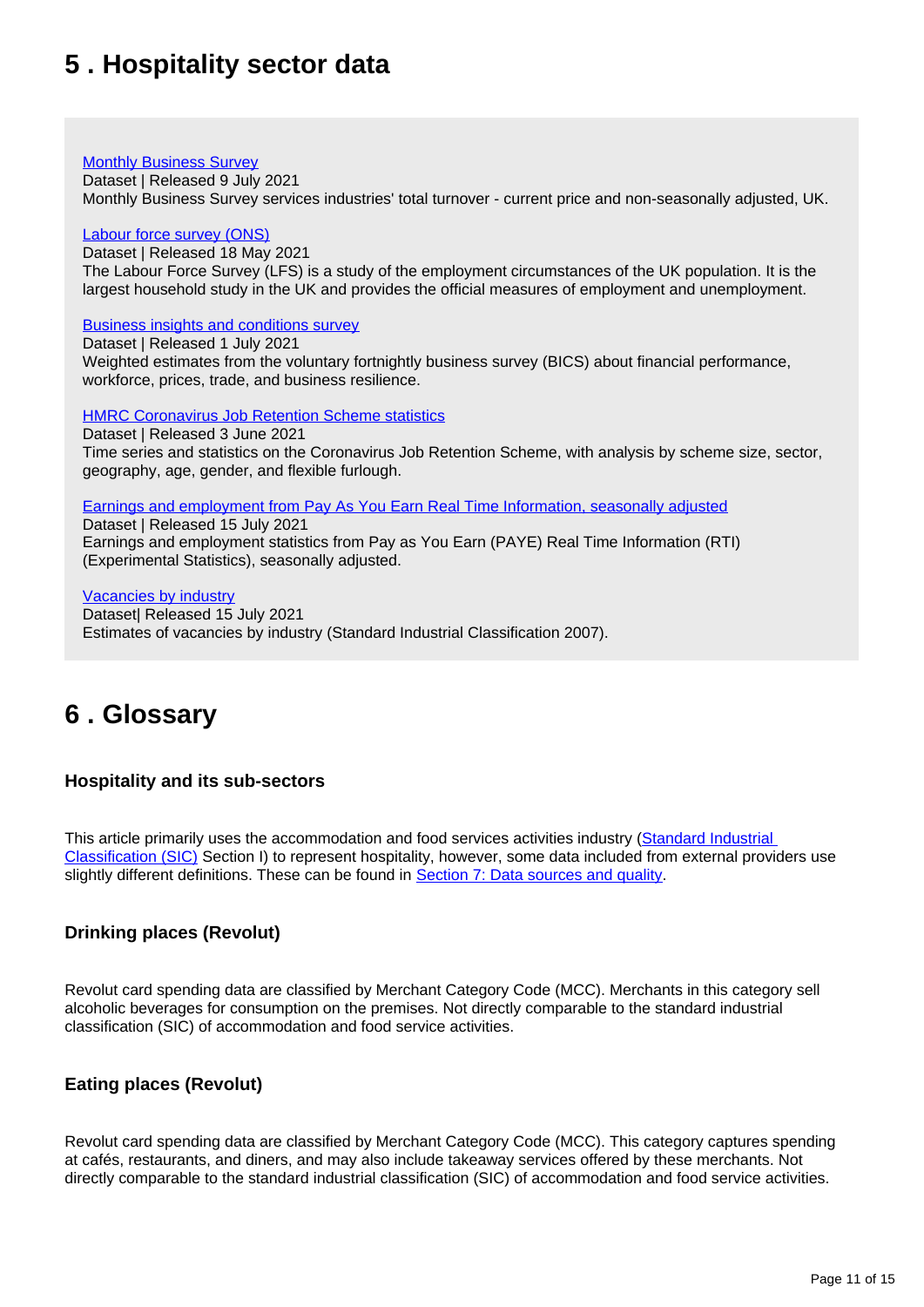## **Vocalink**

There are 16 low-level industry codes within the main hospitality sector. For ease of analysis and presentation, these have been grouped into the two core categories: hotels and holiday , and food and drink. Devised based on but not directly comparable to the [standard industrial classification \(SIC\)](https://www.ons.gov.uk/methodology/classificationsandstandards/ukstandardindustrialclassificationofeconomicactivities/uksic2007) of accommodation and food service activities.

## **Vacancies**

Vacancies are defined as positions for which employers are actively seeking recruits from outside their business or organisation. The estimates are based on the Office for National Statistics' (ONS') Vacancy Survey; this is a survey of businesses designed to provide estimates of the stock of job vacancies across the economy.

## **Pay As You Earn (PAYE) Real Time Information (RTI)**

Data from HM Revenue and Customs' (HMRC's) Pay As You Earn (PAYE) Real Time Information (RTI) system.

## <span id="page-11-0"></span>**7 . Data sources and quality**

This research primarily uses the accommodation and food services activities industry (Standard Industrial [Classification \(SIC\)](https://www.ons.gov.uk/methodology/classificationsandstandards/ukstandardindustrialclassificationofeconomicactivities/uksic2007) Section I) to represent hospitality. This is used across most of our data sources to measure hospitality and is split into the following sub-sectors:

## **Accommodation and food service activities**

## **Accommodation (SIC 55)**

**Hotels and similar accommodation (SIC 55.10)**

## **Holiday and other short stay accommodation (SIC 55.2)**

- Holiday centres and villages (SIC 55.20/1)
- Youth hostels (SIC 55.20/2)
- Other holiday and other short stay accommodation (not including holiday centres and villages, or youth hostels) (SIC 55.20/9)

**Camping grounds, recreational vehicle parks and trailer parks (SIC 55.30)**

**Other accommodation (SIC 55.90)**

## **Food and beverage service activities (SIC 56)**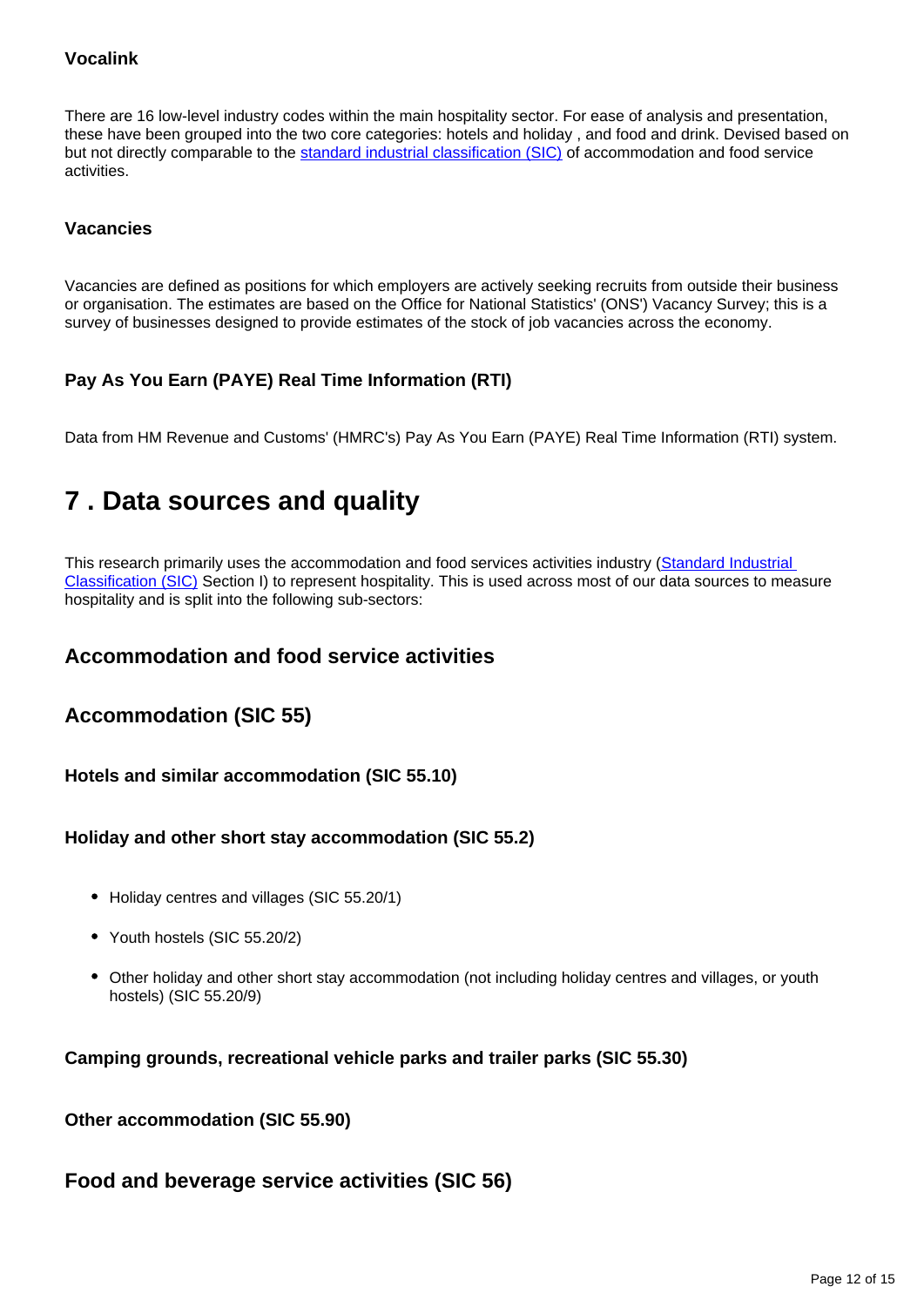## **Restaurants and mobile food services (SIC 56.10)**

- Licensed restaurants (SIC 56.10/1)
- Unlicensed restaurants and cafes (SIC 56.10/2)
- Take away food shops and mobile food stands (SIC 56.10/3)

## **Event catering and other food service activities (SIC 56.2)**

- Event catering activities (SIC 56.21)
- Other food service activities (SIC 56.29)

## **Beverage serving activities (SIC 56.30)**

- Licensed clubs (SIC 56.30/1)
- Public houses and bars (SIC 56.30/2)

## **Monthly Business Survey**

A sample of approximately 30,000 businesses contribute to this survey.

The Monthly Business Survey (MBS) collects turnover, new orders, and employment information from production industries (UK), and services industries (Great Britain). More information is available in the Monthly Business [Survey QMI](https://www.ons.gov.uk/businessindustryandtrade/business/businessservices/methodologies/monthlybusinesssurveyqmi).

## **Revolut**

Revolut is a financial technology company offering licensed financial services. They are a relatively new card issuer, and their debit card users tend to be much younger and more urban-based than the typical UK consumer. Therefore, these data are not necessarily representative of overall UK consumer spending trends.

## **Vocalink**

VocaLink is a Mastercard company. Vocalink's technology powers the UK's real-time payment, cheque image clearing and direct debit systems, as well as a network of nearly 55,000 UK ATMs. In a typical year, Vocalink processes more 90% of UK salaries, more than 70% of UK household bills and almost all UK state benefits.

## **Labour Force Survey**

A study of the employment circumstances of the UK population. It is the largest household study in the UK and provides the official measures of employment and unemployment.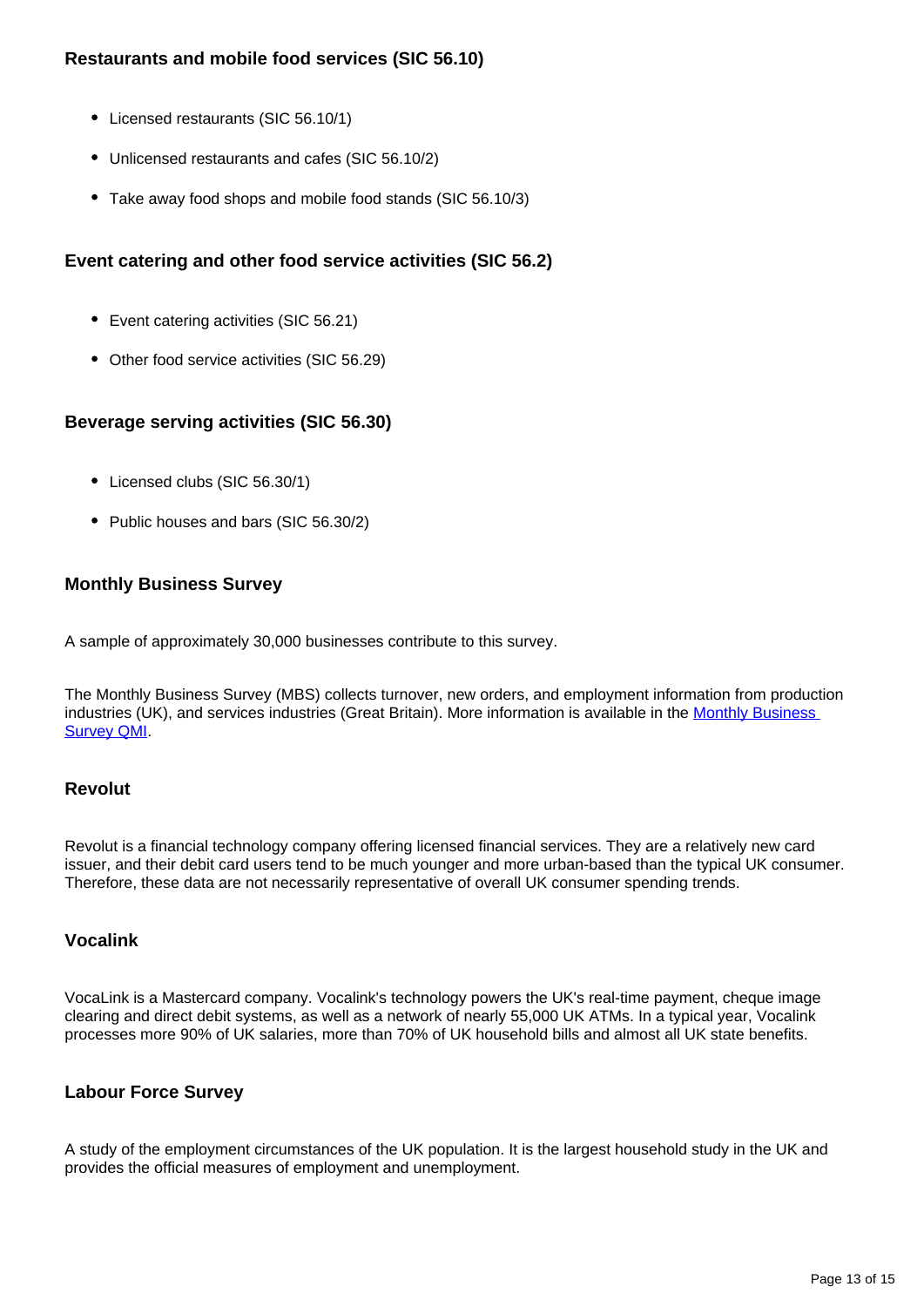Made up of approximately 40,000 responding UK households and 100,000 individuals per quarter. The LFS is intended to be representative of the entire population of the UK.

[More information can be found in](https://www.ons.gov.uk/employmentandlabourmarket/peopleinwork/employmentandemployeetypes/methodologies/labourforcesurveylfsqmi) the Labour Force Survey QMI.

## **Business Insights and Conditions Survey (BICS)**

This article draws on data from the **Business Insights and Conditions Survey (BICS)**, which captures businesses' views on financial performance, workforce, prices, trade, and business resilience in the UK. For analysis of BICS, we have used data from October 2020 to June 2021.

Caution should be taken when interpreting the results presented as the specific routing of some of the questions means that only a small number of businesses responded. Estimates from BICS are not official statistics.

## **HMRC Coronavirus Job Retention Scheme statistics**

[Monthly Experimental Statistics](https://www.gov.uk/government/collections/hmrc-coronavirus-covid-19-statistics#coronavirus-job-retention-scheme) that provide estimates of the number and value of claims made to the Coronavirus Job Retention Scheme to HM Revenue and Customs (HMRC), broken down by:

- employer size
- sector of the economy
- geography
- employee age and gender

## **Pay As You Earn (PAYE) Real Time Information (RTI)**

These data come from HMRC's Pay As You Earn (PAYE) Real Time Information (RTI) system. They cover the whole population rather than a sample of people or companies, and they will allow for more detailed estimates of the population. The release is classed as Experimental Statistics as the methodologies used to produce the statistics are still in their development phase. As a result, the series are subject to revisions.

A [more detailed glossary](https://www.ons.gov.uk/employmentandlabourmarket/peopleinwork/employmentandemployeetypes/methodologies/aguidetolabourmarketstatistics#glossary) is available.

#### **Vacancies**

These data show the number of vacancies by industry in the UK. The headline vacancy estimates are based on three-month averages that naturally involve some time lag. Insights into trends in June 2021 are provided by two experimental sources, single month vacancy estimates, in [Dataset x06](https://www.ons.gov.uk/employmentandlabourmarket/peoplenotinwork/unemployment/datasets/x06singlemonthvacanciesestimatesnotdesignatedasnationalstatistics), and AdzunaOnline job advert estimates.